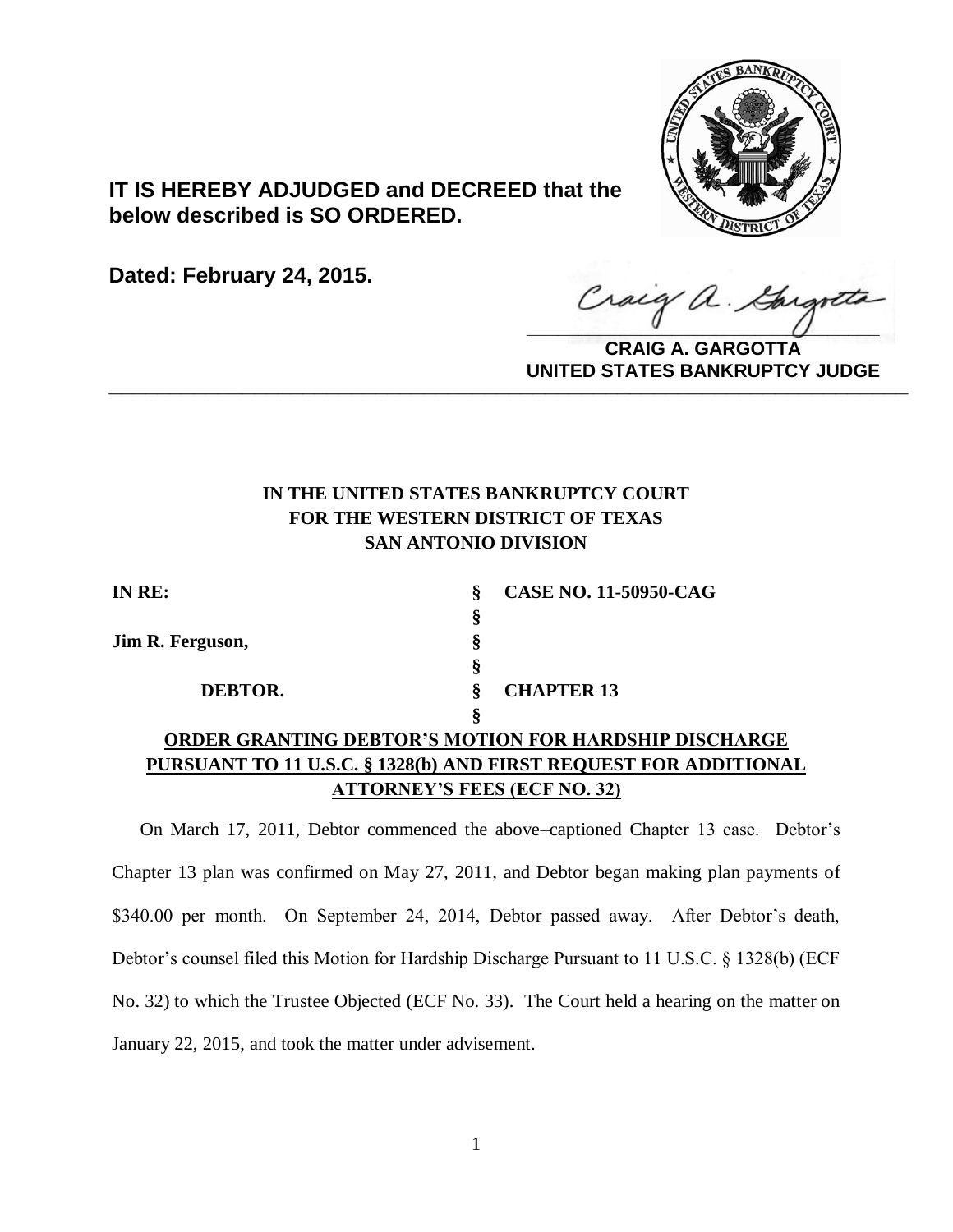There are no factual disputes in this matter. Debtor's plan was confirmed prior to his death. At the time of his death, Debtor had paid \$10,718.77 to unsecured claims. The value of Debtor's non-exempt assets is approximately \$14,355.00. The Trustee argues that (i) Federal Rule of Bankruptcy Procedure 1016 does not allow a deceased debtor to move for a hardship discharge and (ii) even if a deceased debtor could move for a hardship discharge, this Debtor does not meet the requirements of 11 U.S.C.  $\S$  1328(b).<sup>1</sup>

## **A. Under Federal Rule of Bankruptcy Procedure 1016, a deceased debtor may move for a hardship discharge pursuant to § 1328(b).**

Federal Rule of Bankruptcy Procedure 1016 ("Rule 1016") provides that upon death or incompetency of the debtor, a Chapter 13 case "may be dismissed or if further administration is possible and in the best interest of the parties, the case may proceed and be concluded in the same manner, so far as possible, as though the death or incompetency had not occurred." Fed. R. Bankr. P. 1016. Normally, if a debtor dies during the pendency of a Chapter 13 case, the case will be dismissed. *In re Spiser*, 232 B.R. 669, 673–74 (Bankr. N.D. Tex. 1999). This is not because the debtor has died but rather because funding for a Chapter 13 plan is generally based on the debtor's future earnings and after the debtor's death there is nothing left with which to fund the plan. *In re Sheperd*, 490 B.R. 338, 340 (Bankr. N.D. Ind. 2013). Nonetheless, if further administration is possible, the case may proceed and be concluded in the same manner as though the death had not occurred. *Spiser*, 232 B.R. at 673.

Here, the issue is whether a hardship discharge under § 1328(b) constitutes proceeding and concluding a case "in the same manner, so far as possible, as though death . . . had not occurred." Fed. R. Bankr. P. 1016. Deceased debtors cannot convert a Chapter 13 case to Chapter 7, *see generally Spiser*, 232 B.R. 669 (finding "the term 'further administration' implies that the case

 $\overline{\phantom{a}}$ 

<sup>1</sup> Unless otherwise noted, all statutory references are to Title 11, U.S.C. *et seq*.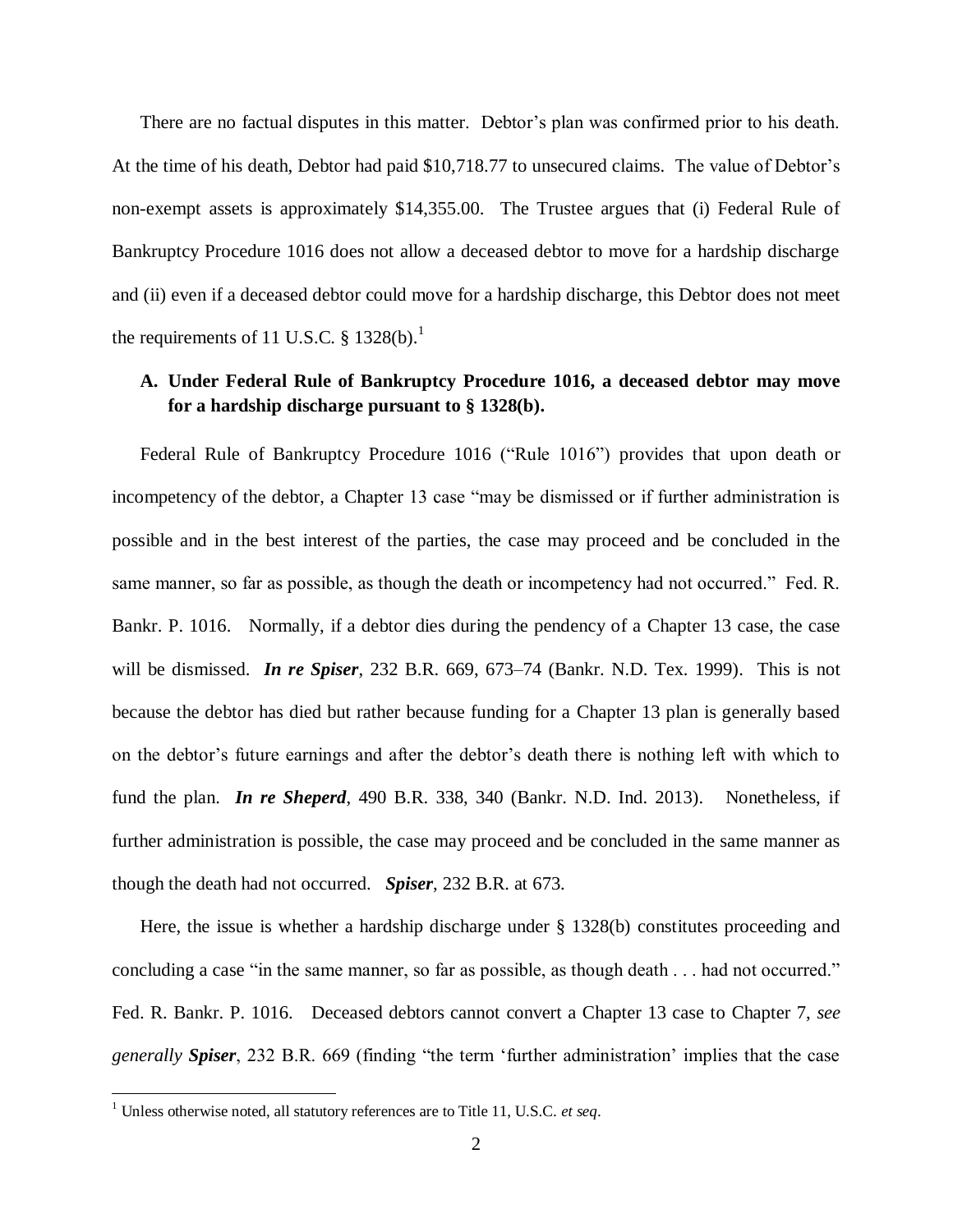would be carried to its normal conclusion with payments to the creditors as provided in the confirmed plan, rather than conversion of the case to Chapter 7") or confirm a Chapter 13 plan, *see In re Martinez*, 13-50438-CAG, 2013 WL 6051203, at \*1 (Bankr. W.D. Tex. Nov. 15, 2013) (finding that in Chapter 13 only a debtor may propose a plan). The Trustee argues that a hardship discharge is like converting or confirming a plan—not merely proceeding and concluding—and therefore is not allowed under Rule 1016.

Yet, Rule 1016 specifically contemplates that a discharge could be granted in a case where the debtor is deceased because it allows for a case to be "concluded" as though the death has not occurred. *In re Perkins*, 381 B.R. 530, 532 (Bankr. S.D. Ill. 2007). After Debtor's plan was confirmed, had Debtor not died, the case could have been concluded in two ways: (i) Debtor could have made the required plan payments or (ii) Debtor could have applied for a hardship discharge under § 1328(b). *In re Bond*, 36 B.R. 49, 51 (Bankr. E.D. N.C. 1984). It is for this reason that courts continually allow deceased debtors to move for a hardship discharge. *See e.g*. *In re RedWine*, 09-84032-JB, 2011 WL 1116783, at \*1 (Bankr. N.D. Ga. Mar. 8, 2011); *In re Graham*, 63 B.R. 95, 96 (Bankr.E.D.Pa.1986); *In re Bevelot*, 2007 WL 4192926, at \*2 (Bankr. S.D. Ill. Nov. 21, 2007); *In re Sales*, 2006 WL 2668465, at \*2 (Bankr. N.D. Ohio Sept.15, 2006); *In re Perkins*, 381 B.R. at 536-357 ("there is no reason to ignore Bankruptcy Rule 1016 in the Chapter 13 context" specifically contemplating hardship discharge under § 1328).

Therefore, if a plan has been confirmed, a deceased debtor may receive a hardship discharge under § 1328(b) if it is in the best interest of the parties. 8 *Collier on Bankruptcy* ¶ 1016.04 (Alan N. Resnick & Henry J. Sommers, eds., 16th ed. rev. 6/13). A court must determine, based on the facts of each case, whether further administration under Rule 1016 is in the best interest of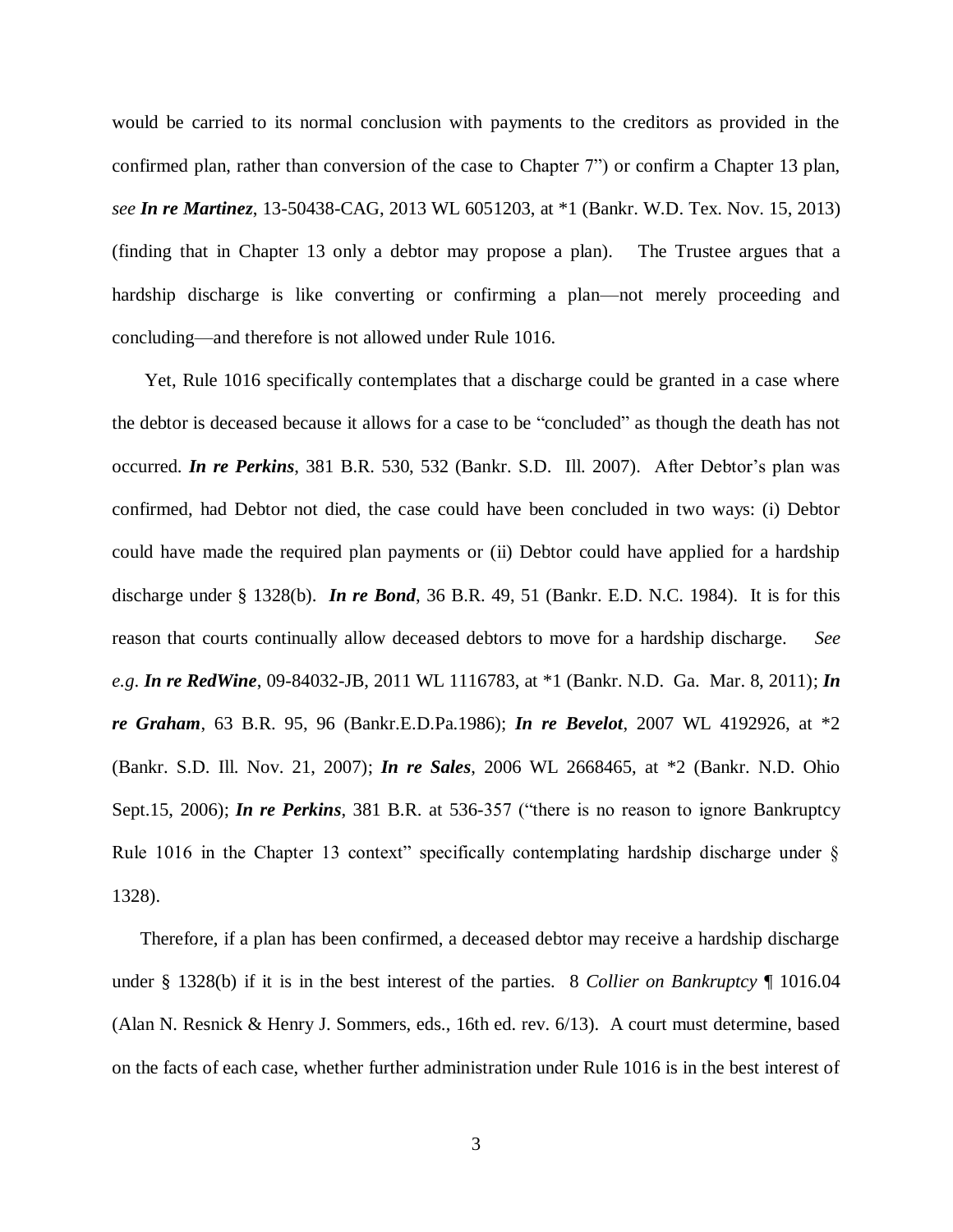the parties to the bankruptcy. *In re Perkins*, 381 B.R. at 537. Pursuant Local Rule 9013(c), Debtor's counsel properly noticed all affected parties and only the Trustee objected to Debtor's Motion. Trustee made no assertion as to the best interests of the parties. Given that neither creditors nor the Trustee raised argument as to the best interest of the parties to the bankruptcy, the Court will consider those arguments waived. While the death of a debtor alone does not satisfy the requirements of Rule 1016, Debtor's counsel has asserted that further administration is in the best interests of the parties and no party has controverted this assertion. Therefore, the Court finds that under Rule 1016, Debtor may be granted a hardship discharge, if the requirements of § 1328(b) are met.

#### **B. Debtor has met the requirements for a hardship discharge under § 1328(b).**

After a plan has been confirmed and after notice and a hearing, a hardship discharge is only available to a debtor if:

- 1) the debtor's failure to complete such payments is due to circumstances for which the debtor should not justly be held accountable;
- 2) the value, as of the effective date of the plan, of property actually distributed under the plan on account of each allowed unsecured claim is not less than the amount that would have been paid on such claim if the estate of the debtor had been liquidated under chapter 7 of this title on such date; and
- 3) modification of the plan under section 1329 of this title is not practicable.

### § 1328(b).

There is no dispute that Debtor's failure to complete payments was caused by Debtor's death and Debtor should not justly be held accountable for such circumstances. *See In re Miller*, AP 13-CV-03043-REB, 2014 WL 4723881, at \*2 (D. Colo. Sept. 23, 2014) (finding that debtor should not be justly accountable for his own death). Additionally, modification is not practicable in this context because the source for payments, the income of the debtor, is no longer available.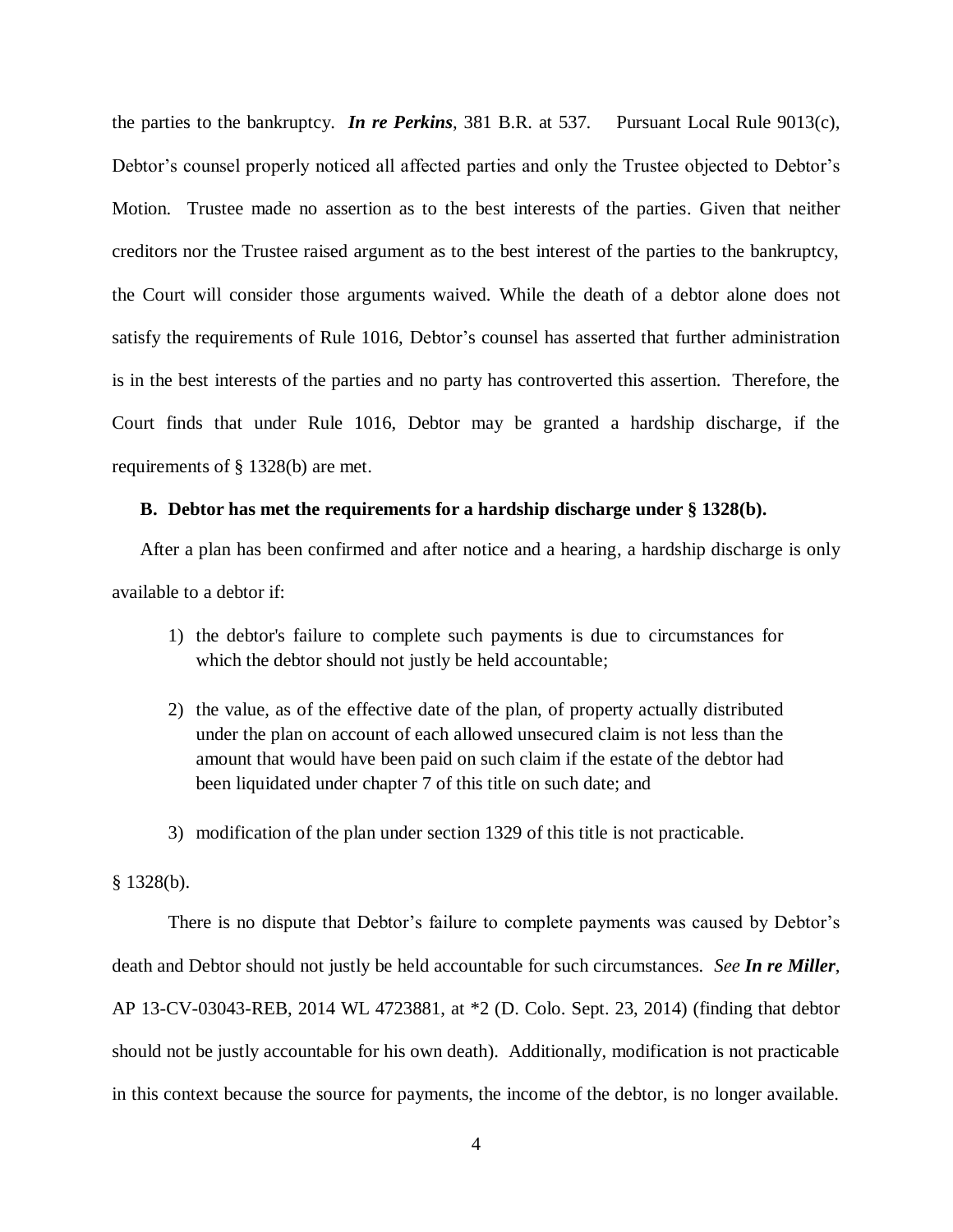Id. Trustee argues that perhaps life insurance proceeds or another other source of plan payments may be available, and Debtor's counsel should move to modify. In the context of a deceased debtor; however, a modification is never practicable because only a debtor may propose a Chapter 13 plan. *In re Martinez*, 13-50438-CAG, 2013 WL 6051203, at \*1. Thus, Debtor meets the first and third requirements of a hardship discharge under § 1328(b).

Trustee also contends that Debtor does not meet the second requirement of § 1328(b). Here, Debtor has made \$10,718.77 in plan payments available to unsecured creditors, and the value of Debtor's non-exempt assets is \$14,355.00. Therefore, Trustee argues that Debtor has not made payments that equal the amount that would have been paid on each unsecured claim if the estate had been liquidated under Chapter 7. Debtor's counsel concedes that Debtor has paid into the plan \$3,636.23 less than the value of Debtor's non-exempt assets, and thus, Debtor would only be eligible for a hardship discharge if the Court considers Chapter 7 administrative expenses.

For the purposes of a hypothetical liquidation, after valuing all assets that would be available in a Chapter 7 case, it is appropriate to deduct the costs of liquidation, including trustee's fees and other administrative expenses. *In re Delbrugge*, 347 B.R. 536, 539 (Bankr. N.D.W. Va. 2006) (citing Keith M. Lundin, *Chapter 13 Bankruptcy* § 160.1, p. 160–18 (3rd ed. 2004)).; *see also Jesen v. Dunivent (In re Dewey)*, 237 B.R. 783, 788 (10th Cir. BAP 1999) ("the court must consider the amount that would be paid on each allowed unsecured claim if the debtor's estate were liquidated in a hypothetical Chapter 7 case, taking into account the Chapter 7 administrative expenses"); *and see Mallon v. Keenan (In re Keenan)*, 431 B.R. 308 (B.A.P. 10th Cir. 2009) (finding that a bankruptcy court properly deducted attorney's fees from the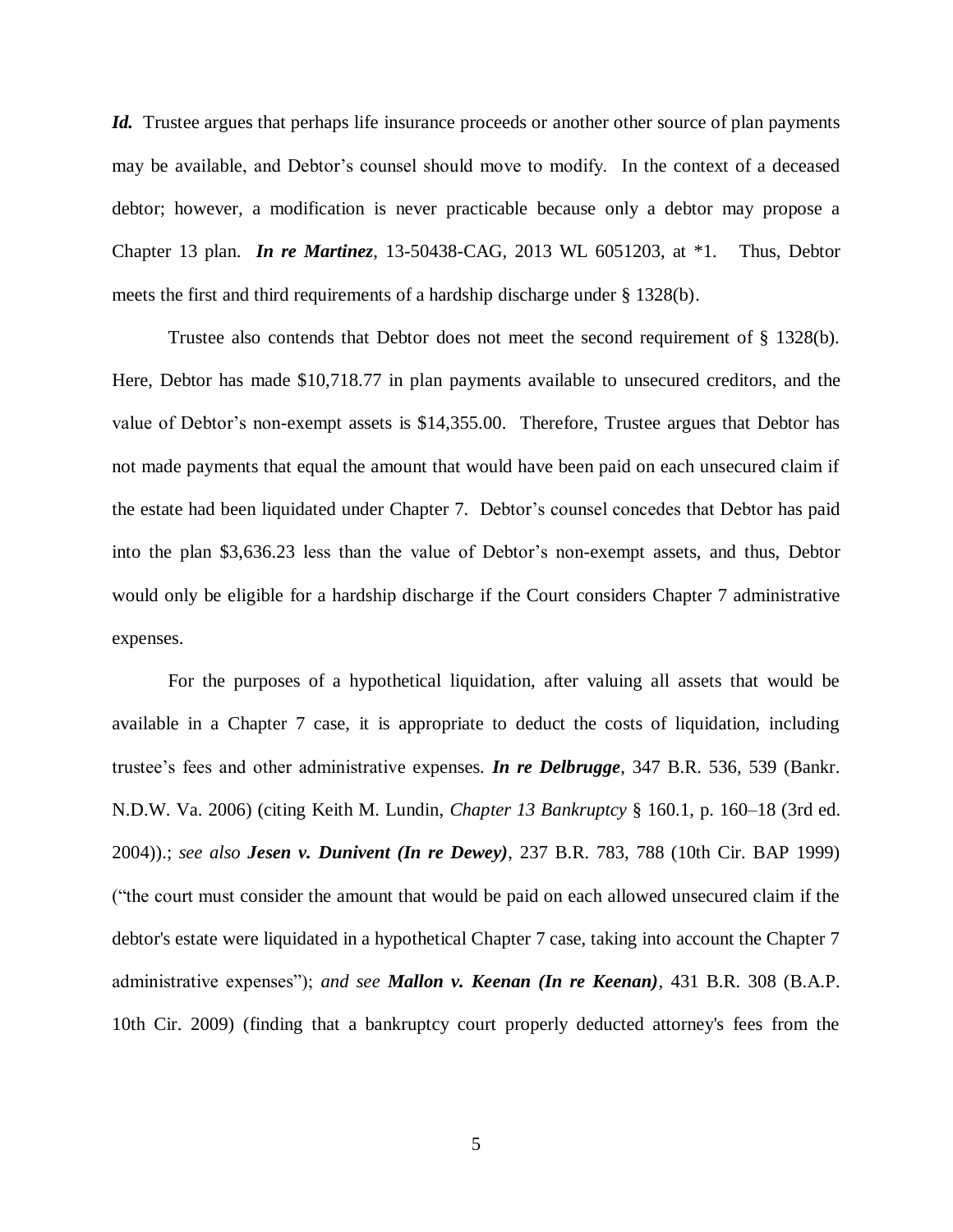hypothetical liquidation value of the Debtors' estate in determining that the best interests of the creditors test).

Here, Debtor's Chapter 13 attorney's fees are \$2,700.00 and Debtor's counsel has estimated a hypothetical Chapter 7 liquidation would include approximately \$4,100.00 in administrative expenses, including trustee commissions, closing costs, and auctioneer commissions.<sup>2</sup> Therefore, the administrative expenses in a hypothetical Chapter 7 liquidation would be approximately \$6,800.00. Thus, the value of Debtor's non-exempt assets (\$14,355.00) less the administrative expenses of a hypothetical Chapter 7 liquidation (\$6,800.00) is approximately \$7,555.00. This means that the value of property actually distributed under the plan to unsecured claims, \$10,718.77, is not less than the amount that would have been paid on such claim if the estate of the debtor had been liquidated under Chapter 7. Debtor has therefore met all the requirements for a hardship discharge under § 1328(b).

#### **CONCLUSION**

For the reasons stated herein, the Court finds that pursuant to Rule 1016, Debtor is eligible for a hardship discharge, and that Debtor has met the requirements for a hardship discharge under § 1328(b). Therefore, it is ORDERED that Debtor's Motion for Hardship Discharge Pursuant to 11 U.S.C. § 1328(b) and First Request For Additional Attorney's Fees (ECF No. 32) is GRANTED.

It is FURTHER ORDERED that the Clerk of the Court shall immediately cause notice of the entry of this Order to be served on all other parties in interest in this case in the manner provided in Rule 2002.

 $\overline{\phantom{a}}$ 

 $2^2$  The Trustee did not dispute any of Debtor's counsel's valuation estimates as to trustee commissions, closing costs, or auctioneer commissions. Further, given that these administrative expenses, coupled with debtor's attorney's fees, exceed the "gap" between non-exempt asset value and plan payments by more than \$3,000.00, Debtor's counsel's rough estimates are sufficient to conclude that Debtor has paid in more to unsecured creditors than such creditors would have received in a hypothetical Chapter 7 liquidation.